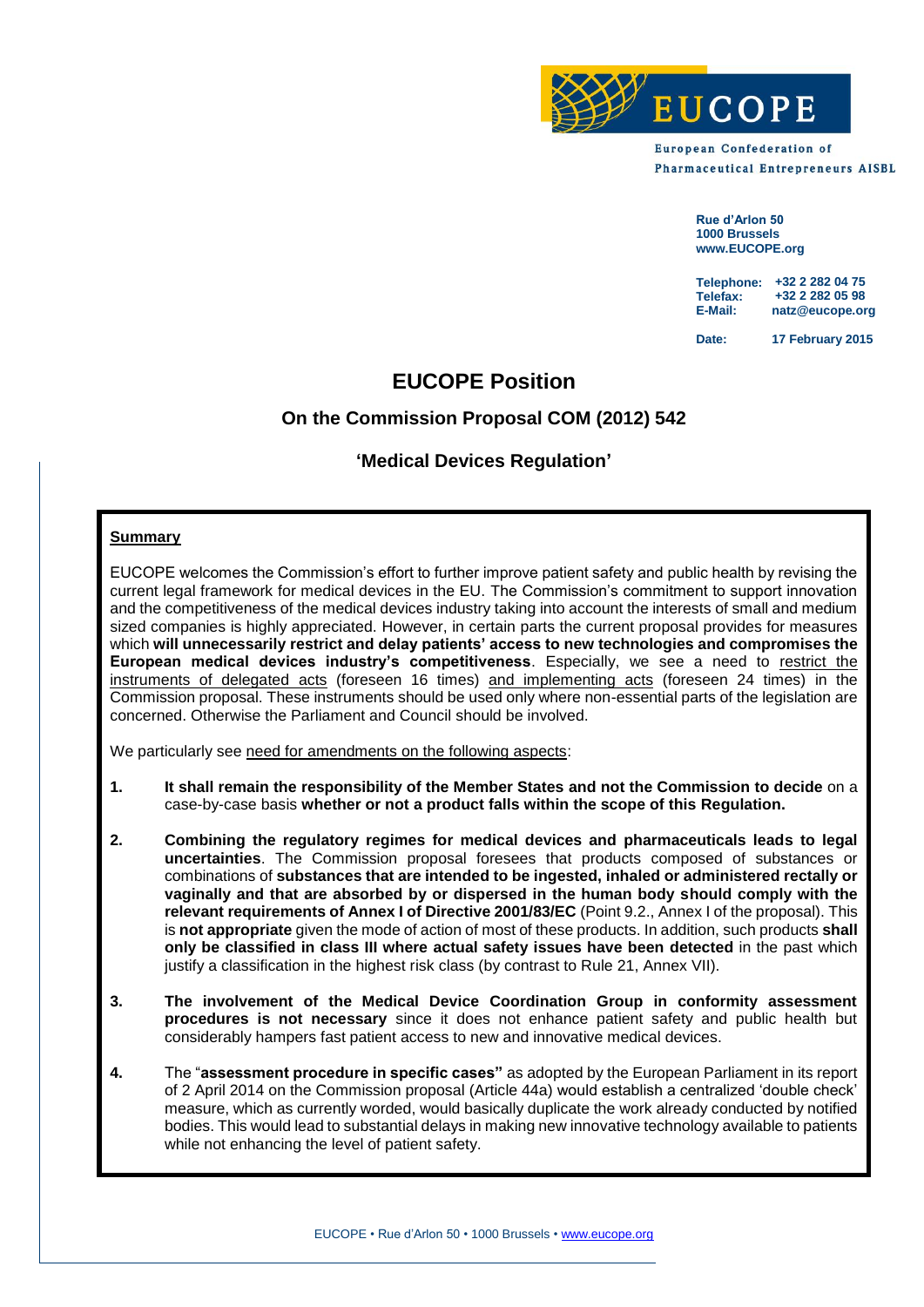

**Pharmaceutical Entrepreneurs AISBL** 

page 2

- **5.** It should be clarified that **where clinical data is already available**, e.g. from literature, **it is not required to carry out additional clinical investigations** for class III medical devices.
- **6**. **Publicly available data** on clinical investigations shall be **limited to clearly specified pieces of information** in order to protect commercially sensitive information.
- **7.** The Unique Device Identification (UDI) **should refer to the product batch level (one number for each lot / batch) but not require a different number for each individual product / pack**. This is **sufficient to allow for traceability and product recalls** and hence to increase patient safety. In this respect, the Commission Recommendation on the UDI points in the right direction as it distinguishes between product classes and does not require serialisation of individual packs (with unique numbers for each pack sold). The latter would result in extensive financial and logistic burden which (as can be seen from prescription medicines' serialisation) would not achieve any additional benefit for patient safety.
- **8.** The general **transitional period of three years is too short** considering the significant transformation of the current market for medical devices. **A general transitional period of at least five years is necessary to achieve a smooth adjustment of the existing market** to the new regulatory framework as it is foreseen for in-vitro diagnostics (COM (2012) 541).
- **9.** The **general exclusion of products that contain or consist of biological substances or organisms that are viable**, including living micro-organisms, bacteria, fungi or viruses from the scope of the proposal **is not justified** since it would impede the marketing of a wide range of efficient and safe medical devices.
- **10**. **Aphaeresis devices should not** *per se* **be grouped into class III** as provided for in Rule 20, Annex VII but **should be classified taking into account their intended purpose and the actual inherent risk**.

# **1. Commission's right to categorize products (regulatory status of products)**

According to Article 3(1) the Commission may, at the request of a Member State or on its own initiative, by means of implementing acts, determine whether or not a specific product, or category or group of products, falls within the definitions of 'medical device' or 'accessory to a medical device'. EUCOPE considers this provision highly questionable for various reasons. Firstly, it contradicts the established rule that it is the **responsibility of the Member States** to decide on the regulatory status of products on a case-by-case basis which is also included in the current proposal (Recital 8). Additionally, as implementing acts can be considered as "legislative measures" they must be deemed **generally unsuitable to regulate individual cases**. Furthermore, although the Commission's decision would concern individual cases, **no effective legal remedy exists** for a manufacturer to challenge an unjustified (often scientific) assessment of a product if it is taken by way of implementing act.

If however, an involvement of the Commission would be deemed necessary in terms of equal standards within the single market, it should only **apply under limited conditions**:

 The Proposal should allow for product determination by the Commission **only at request of a Member State** but not on the Commission's own initiative. This would respect the general responsibility of Member States as referred to in Recital 8 which is based on established case law (c.f. joined cases C-211/03, C-299/03 and C-316/03 to C-318/03, preliminary ruling *HLH Warenvertrieb and Orthica*). Also, where the Commission "on its own initiative" determines the regulatory status of a product there is a high risk of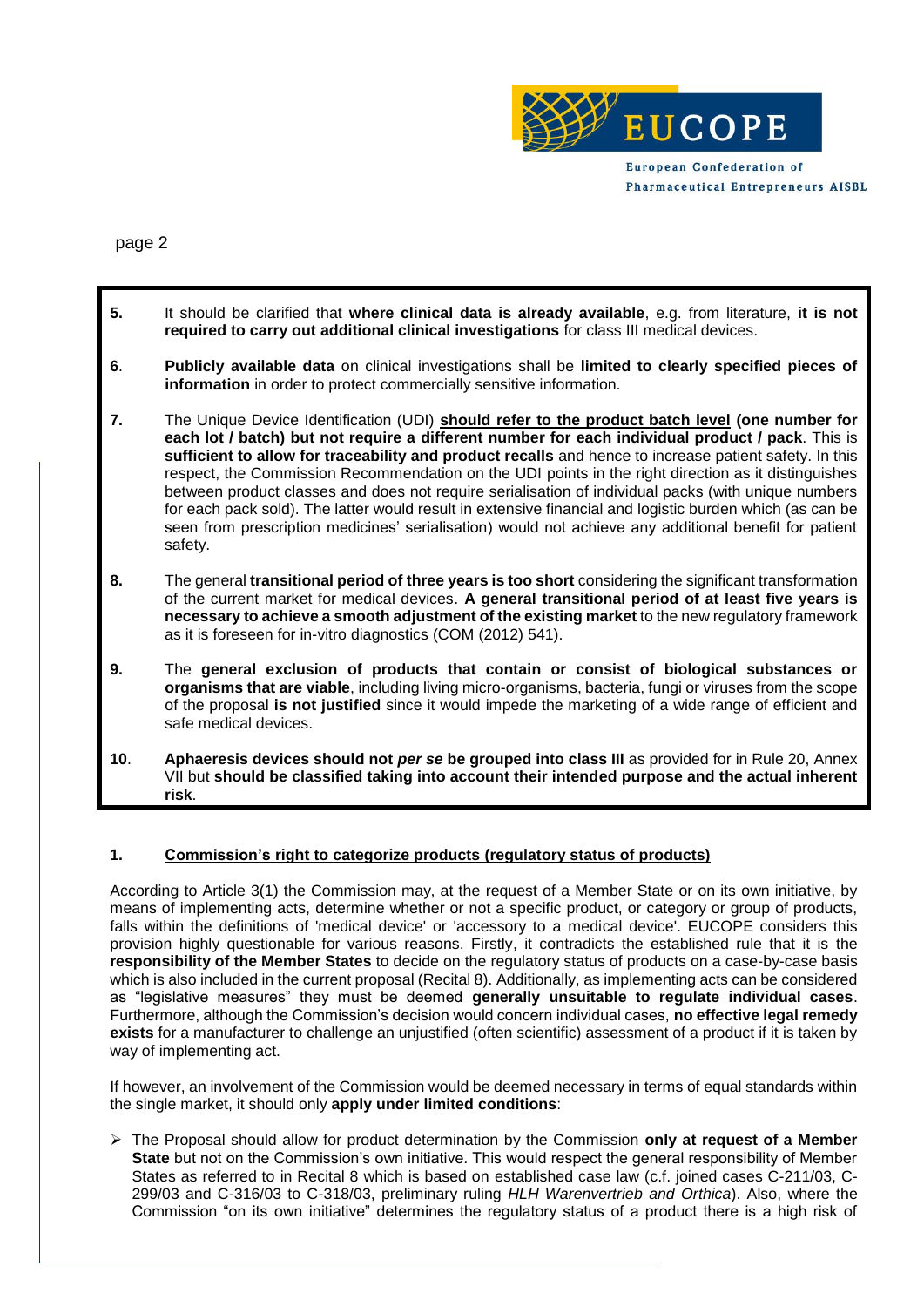

# page 3

**conflicts with previous assessments** of Member States' authorities which must be avoided in terms of legal certainty for the respective manufacturer.

- **Products that are already on the market** and those to be introduced during the transitional periods of the new regulation should **not be subject to any review** by the Commission (Art. 3). In these cases there has already been a comprehensive assessment of the product's regulatory status and physiological function on the Member State level under the previous legal regime. A re-assessment of these products by the Commission with potentially contradictory results would expose manufacturers to a high grade of legal uncertainty and endanger the market-supply with needed medical devices.
- With regard to the lack of legal remedies towards implementing acts the proposal should foresee a **strong involvement of the industry** and especially of all manufacturers concerned by the Commission's decision as well as the already existing Medical Devices Borderline and Classification Expert Group prior to the adoption of an implementing act. Also, according to Article 2(1) of the current proposal, the manufacturer's intention is a vital criterion for the determination whether or not a product is a medical device. The need for consultation should be outlined in the recitals and the relevant Article should be amended by introducing **mandatory consultations/hearings (including publication of their content)** of the respective stakeholders and the manufacturer concerned as a precondition for the adoption of an implementing act by the Commission.
- > The Commission shall establish clear rules for the determination of the regulatory status of the product and apply these rules in a consistent way and shall give a comprehensive reasoning for its decisions.

#### **2. Products composed of substances or combinations of substances that are intended to be ingested, inhaled (...) and that are absorbed by or dispersed in the human body**

## **Combining the legal regimes for medical devices and medicinal products is inappropriate as due account must be made to the mode of action of the product.**

The proposal provides for new rules for products composed of substances or combinations of substances that are intended to be ingested, inhaled or administered rectally or vaginally and that are absorbed by or dispersed in the human body. If those products fall under the definition of a medical device they are classified in the highest risk class (class III – Rule 21 of Annex VII) and must comply with the relevant requirements of Annex I of Directive 2001/83/EC on medicinal products for human use (Point 9.2 of Annex I).

When the Parliament adopted its report on the Commission proposal it deleted Point 9.2 of Annex I and Rule 21 of Annex VII which was welcomed by EUCOPE since a classification of such products in the highest risk class and an analogy to the rules for medicinal products did not sufficiently take the actual nature of these products into consideration. We understand, however, that there are concerns among the legislators that the complete deletion of Point 9.2 and Rule 21 does not sufficiently reflect the nature of substance-based medical devices and consequently their classification.

The crucial criterion for new classification rules and the applicability of the relevant requirements of Annex I of Directive 2001/83/EC must be the **principal intended action** of a product. **If absorption or a subsequent systemic dispersion is not intended, biodistribution as well as pharmacodynamic and pharmacokinetic studies as required by Annex I of Directive 2001/83/EC are not feasible**. Therefore, **it will** *per se* **not be possible to obtain all relevant clinical data in accordance with Annex I of Directive of 2001/83/EC.** Consequently, these products could not comply with the requirements laid down in Point 9.2.

Only where the substance **is absorbed and systemically dispersed** by the human body **for achieving its intended effect,** compliance with the relevant requirements laid down in Annex I to Directive 2001/83/EC might be possible. Thus, Point 9.2. of Annex I of the Commission proposal which reads as follows: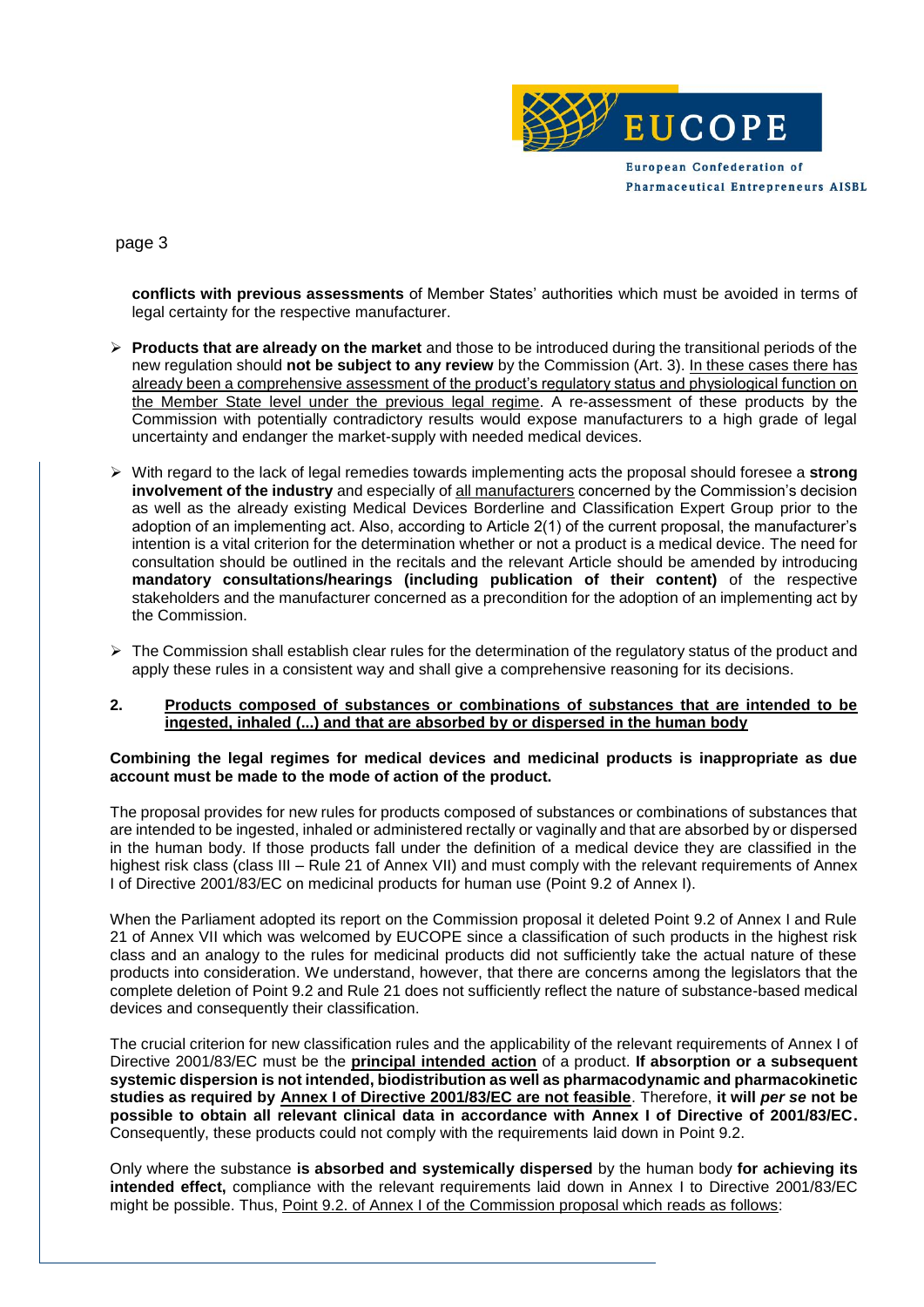

page 4

"Devices that are composed of substances or combination of substances intended to be ingested, inhaled or administered rectally or vaginally and that are absorbed by **or** dispersed in the human body shall comply, by analogy, with the relevant requirements laid down in Annex I to Directive 2001/83/EC."

has to be changed as follows:

Devices that are composed of substances or combination of substances intended to be ingested, inhaled or administered rectally or vaginally and that are **intended to be systemically absorbed by and** dispersed in the human body **for achieving their principal intended effect** shall comply, by analogy, with the relevant requirements laid down in Annex I to Directive 2001/83/EC.

It has to be expected that a great number of medical devices would have to be withdrawn from the market which would endanger the supply of safe and frequently used medical devices in the EU and thus put patient safety at risk. In addition, the attempt to combine the legal regimes for medical devices and for medicinal products is completely unknown in EU health legislation and will lead to legal uncertainties.

Furthermore, the **safety profile of these medical devices does not require a classification in the highest risk class (III)**. The original wording of the Commission proposal covers products that are absorbed by or dispersed in the human body **regardless whether or not absorption or dispersion is their principal intended action.** There are products on the market **which achieve their principal intended action without being absorbed or dispersed** (e.g. fat binder for weight management, simethicone for the treatment of flatulence and meteorism). However, absorption or dispersion is not needed to achieve the intended effect. **These products are tested for their tolerability in the human body according to ISO 10993 standards and there have not been any related safety issues.** The Commission's aim to ensure a high level of safety of these products is highly appreciated. This aim, however, is already achieved by the existing regulatory framework for medical devices which is fundamentally risk based and comparable to the pharmacovigilance requirements. It would not increase safety as those products have not been subject to serious safety concerns in the past.

**EUCOPE suggests that the risk classification of substance-based medical devices reflects their intended action and the duration of use as laid down in Annex VII of the Proposal. This proposal would have the effect that products covered under Rule 21 would at least be in risk class IIa or higher, ensuring involvement of a Notified Body in the conformity assessment. Furthermore, using the duration of use to further define the different risk classes is an approach that is well established and clearly defined.** 

Devices that are composed of substances or combination of substances intended to be ingested, inhaled or administered rectally or vaginally **are in class IIa if normally intended for transient or short term use and are in class IIb if normally intended for long term use**.

Devices that are composed of substances or combination of substances intended to be ingested, inhaled or administered rectally or vaginally and **that are intended to be systemically** absorbed by **and** dispersed in the human body **for achieving their principal intended effect are in class III**.

## **3. Involvement of the Medical Device Coordination Group (MDCG)**

#### **EUCOPE sees no necessity to involve the to-be established MDCG in conformity assessments.**

The Commission proposal provides for an establishment of a Medical Device Coordination Group (MDCG). According to Article 44 of the proposal the MDCG shall, *inter alia*, scrutinise conformity assessments for devices classified in class III and under certain circumstances for devices in lower risk classes. **These**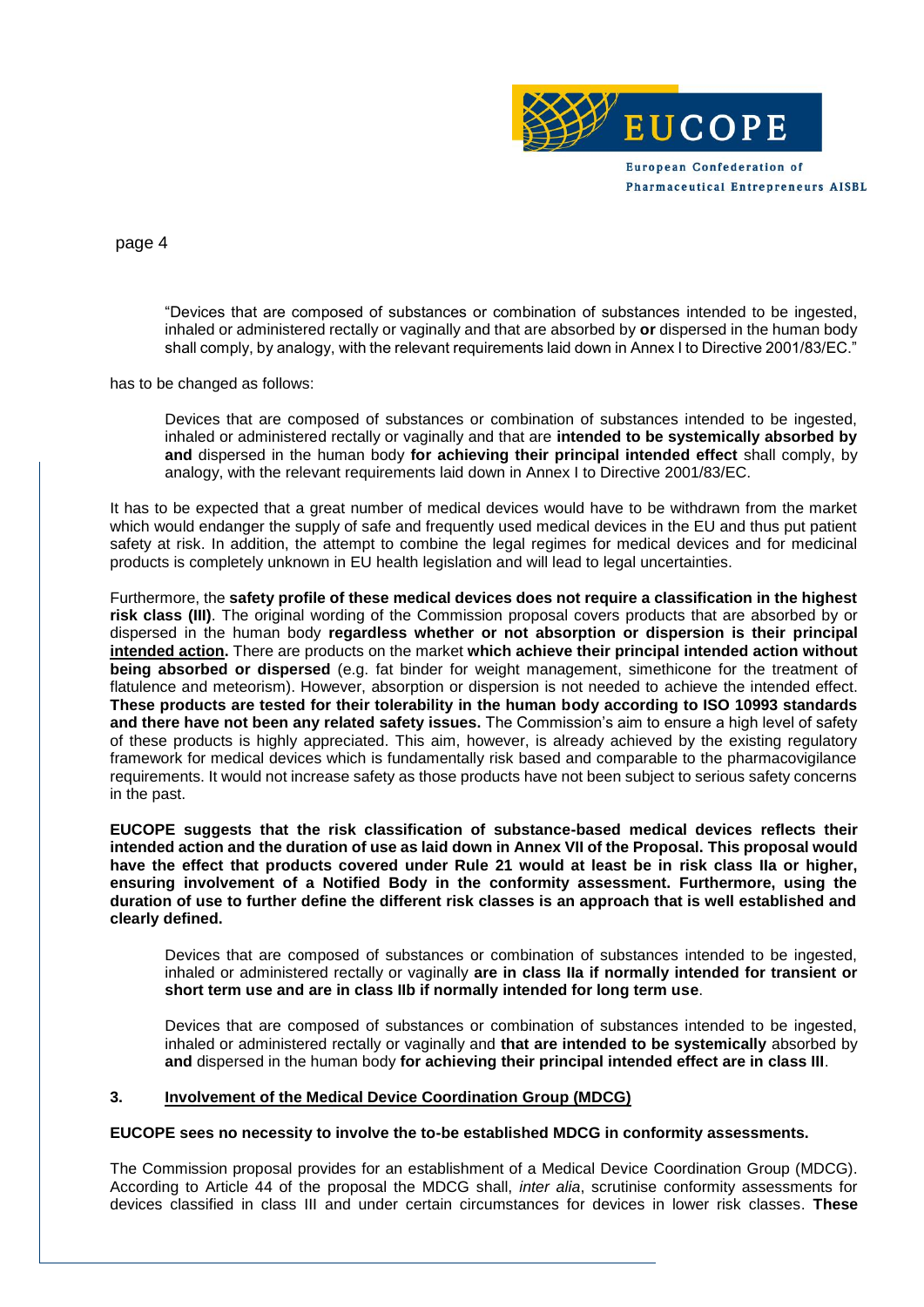

**Pharmaceutical Entrepreneurs AISBL** 

page 5

**procedures could considerably delay the market entry and are not necessary to ensure patient safety and protect public health as the** Commission proposal already provides for stricter and more detailed criteria to be observed by the Member States when designating and monitoring notified bodies. Additionally, any new designation of notified bodies and the monitoring of notified bodies are made subject to 'joint assessments' with the MDCG and the Commission. Consequently, an effective control of the qualification and standards of the work of notified bodies at EU level will be ensured. **Therefore, a further involvement of the MDCG in the conformity assessment procedure is not necessary and should be refrained from**.

# **4. No additional pre-marketing assessment procedure necessary to secure safety**

The "**assessment procedure in specific cases**" (Article 44a) as adopted by the European Parliament in its report of 2 April 2014 on the Commission proposal **would establish a centralized 'double check' measure** and **would basically duplicate the work already conducted by notified bodies**. EUCOPE would like to underline that the Commission proposal - as mentioned before - already provides for stricter and more detailed criteria to be observed by the Member States when designating and monitoring notified bodies. These measures will meet the public's interest and secure the possible highest standards of patient safety.

## **5. Clinical evidence for class III products**

In Recital 46 of the proposal it is stipulated that

"*To ensure a high level of safety and performance, demonstration of compliance with the general safety and performance requirements should be based on clinical data that, for class III medical devices and implantable medical devices should, as a general rule, be sourced from clinical investigations to be carried out under the responsibility of a sponsor who can be the manufacturer or another legal or natural person taking responsibility for the clinical investigation*."

It becomes obvious from this wording that exemptions to this rule are possible. This should be clarified in the wording of Recital 46 by adding a second sentence:

**"***If clinical data proving clinical evidence is already available at the disposition of the manufacturer, e.g. from literature, it is not required to carry out additional clinical investigations."*

## **6. Registration of clinical investigations**

## **EUCOPE considers it to be vital that only clearly specified information on clinical investigations will be publicly accessible.**

The proposal provides for the sponsor's obligation to enter comprehensive information on clinical investigations into an electronic system set up by the Commission which shall be publicly accessible (Article 52(3)). Although the Commission acknowledges that confidentiality is justified to protect "commercially sensitive information", the proposal lacks a clear definition of this term. In particular, it has to be clarified that any data that might be the basis for a patent application or any other intellectual property right has to remain confidential. **Therefore, EUCOPE seeks that an amendment to the current proposal also includes a clear definition of the term "commercially confidential information".** Furthermore, an exhaustive enumeration of which information on clinical investigations shall be made publicly available is crucial to avoid any legal uncertainties.

## **7. Introduction of a Unique Device Identification (UDI) system**

The introduction of a system that allows the identification and traceability of medical devices to enhance patient safety is generally welcomed. It is important, however, to bear in mind the experiences gained from pharmaceutical legislation where all prescription medicine packs generally have to be serialized with a unique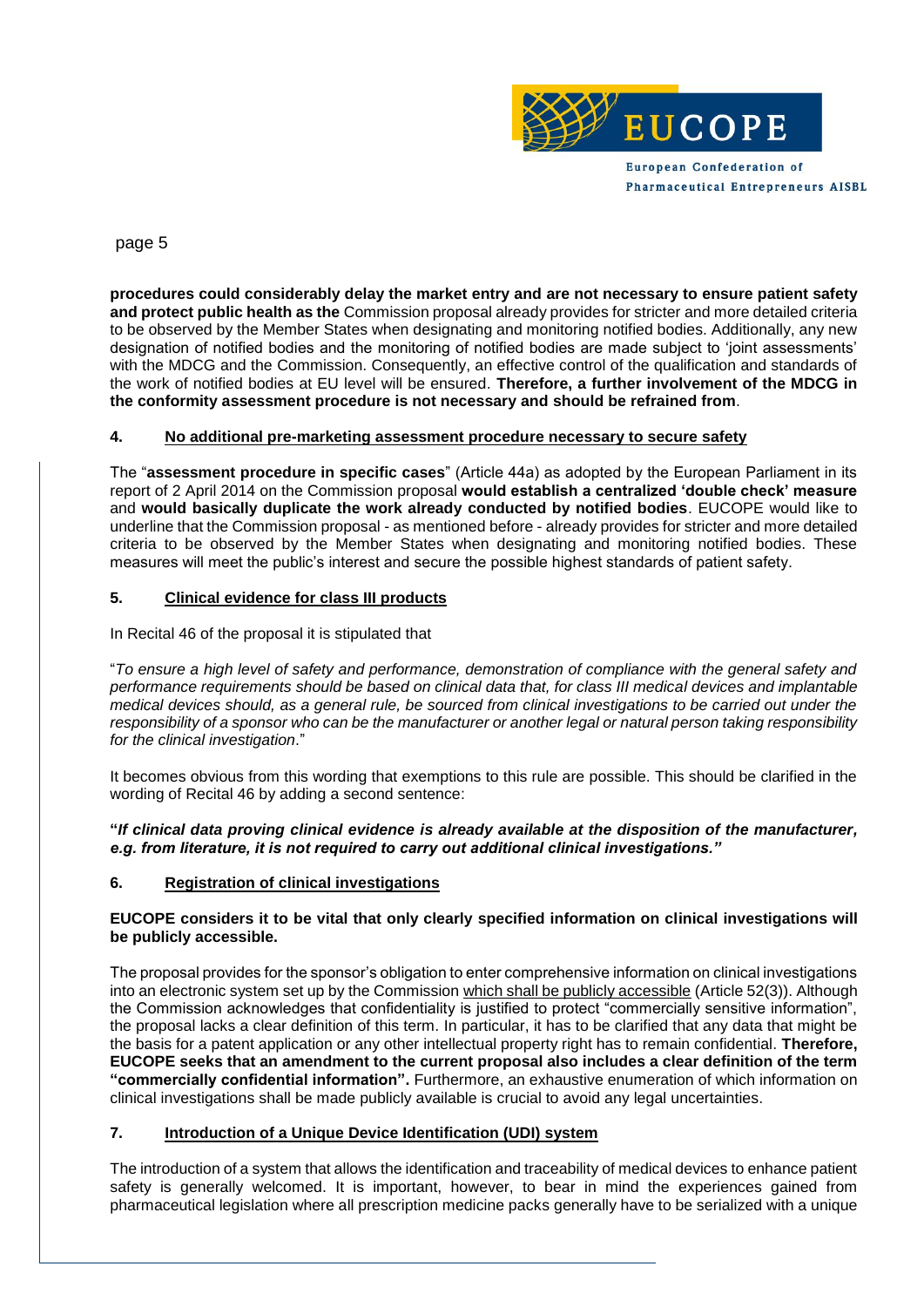

# page 6

number for each pack (Article 54a Directive 2011/62/EU). This costly measure does not significantly contribute towards patient safety as product recalls can be done on the batch / lot level. Thus, the UDI **should refer to the product batch level (one number for each lot / batch) but not require a different number for each individual pack**. In addition, the EU institutions should bear in mind that where mass market **products with a low risk profile** are concerned, such as plasters or wound dressings, **a general exemption from the UDI system is appropriate**. The Commission has taken a similar approach with respect to OTC medicinal products which are, in general, exempted from the obligation to bear the safety features (Article 54a(1) of Directive 2011/62/EU).

# **8. Transitional periods**

According to Article 97(2) of the proposal its provisions shall apply from **three years after it entered into force**. By contrast, the proposal for a regulation on in-vitro diagnostic medical devices (IVD – COM (2012) 541) stipulates that it shall be **applicable five years** after its entry into force due to the significant changes to the classification system for IVDs and to the conformity assessment procedures (c.f. Explanatory Memorandum, Point 3.9). The proposal on medical devices, however, will lead to a significant conversion of the regulatory system not only in relation to the classification system as explained above but also with respect to clinical evaluations and investigations or the identification and traceability of devices. This will result in an extensive transformation of the current market for medical devices which makes a longer transitional period necessary. **Therefore, EUCOPE calls for a minimum period of five years before the provisions of the Regulation are applicable.** 

# **9. Scope of the Regulation**

## **EUCOPE sees the need for a clarification to what extent biological substances are excluded from the scope of the Regulation. A general exclusion is not justified.**

According to Article 1(2)(f) of the proposal the Regulation shall not apply to products that contain or consist of biological substances or organisms other than those referred to in Article 1(2)(c) and (e) that are viable, including living micro-organisms, bacteria, fungi or virus. **This general exclusion is not justified.** "Biological substances" is an umbrella term for a wide range of products, some of which just exhibit a physical mode of action, e.g. *lactobacillus gasseri* for the treatment of bacterial vaginosis. Lactobacillus gasseri has been granted a GRAS (**G**enerally **R**ecognized **A**s **S**afe) status by the FDA, and its intended purpose is not achieved by pharmacological, immunological or metabolic means. Such products clearly fall within the definition of a medical device and cannot be approved as medicinal products as they have no medicinal activity. To exclude such products from the scope of the Regulation would lead to a *de facto* prohibition of such products which is not justified since these products are legally on the market without any relevant risk potential. The general exclusion of biological substances in the future would result in a loss of efficient and safe medical devices and impede innovations in this growing market. **Therefore EUCOPE considers it to be vital that Article 1(2)(f) of the proposal which currently reads** 

**"***products that contain or consist of biological substances or organisms other than those referred to in points (c) and (e) that are viable, including living micro-organisms, bacteria, fungi or viruses***"**

## **is amended in the following way:**

*"products that contain or consist of biological substances or organisms other than those referred to in points c) and e) that are viable and that achieve their intended purpose by pharmacological, immunological or metabolic means, such as certain living microorganisms, bacteria, fungi or virus;".*